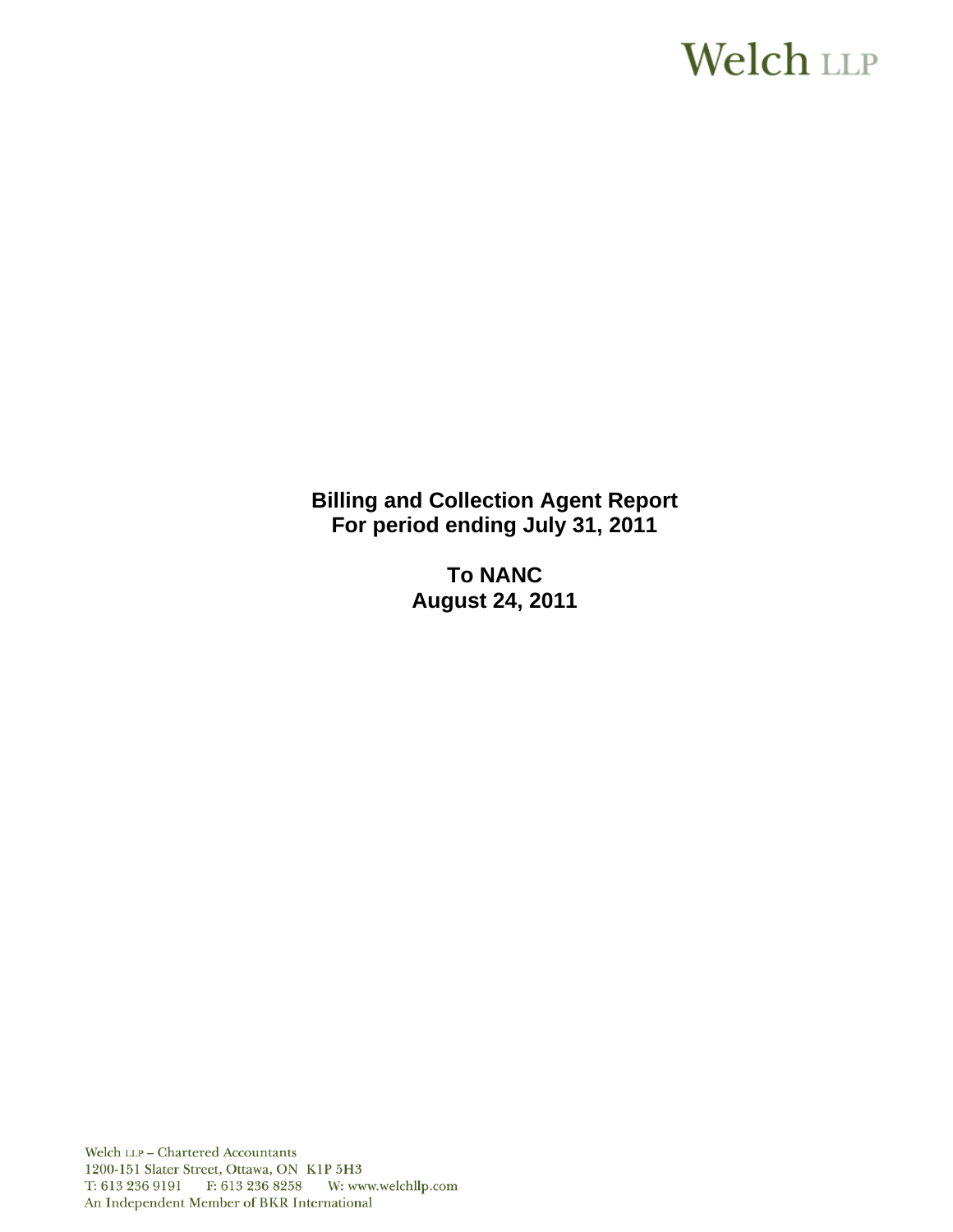# **NANPA FUND STATEMENT OF FINANCIAL POSITION July 31, 2011**

| <b>Assets</b><br>Cash Balance in bank account                               |                  | \$<br>3,383,713 |
|-----------------------------------------------------------------------------|------------------|-----------------|
| Receivable from US Carriers                                                 | 461,913          |                 |
| Receivable from Canada<br>Receivable from Caribbean countries               | 15,061           |                 |
| Receivables forwarded to FCC for collection (Over 90 days)                  | 375,203          |                 |
| Allowance for uncollectible accounts                                        | (450, 700)       | 401,477         |
| Prepaid maintenance contract                                                |                  | 1,141           |
| <b>Total assets</b>                                                         |                  | 3,786,331       |
| Less: Accrued liabilities (see below for makeup)                            |                  | (419, 141)      |
| <b>Fund balance</b>                                                         |                  | \$<br>3,367,190 |
| Makeup of Accrued Liabilities (see following page for additional details)   |                  |                 |
| Welch LLP                                                                   | 22,784           |                 |
| <b>NEUSTAR Pooling 1K Block</b>                                             | 185,365          |                 |
| NEUSTAR Pooling - pANI administration<br><b>NEUSTAR NANP Administration</b> | 74,935           |                 |
| Data Collection Agent - USAC                                                | 131,142<br>4,915 |                 |
|                                                                             | \$<br>419,141    |                 |

**\*\*\*\*\*\*\*\*\*\*\*\*\*\*\*\*\*\*\*\*\*\*\*\*\*\*\*\*\*\*\*\*\*\*\*\*\*\*\*\*\*\*\*\*\*\*\*\*\*\*\*\*\*\*\*\*\*\*\*\*\*\*\*\*\*\*\*\*\*\*\*\*\*\*\*\*\***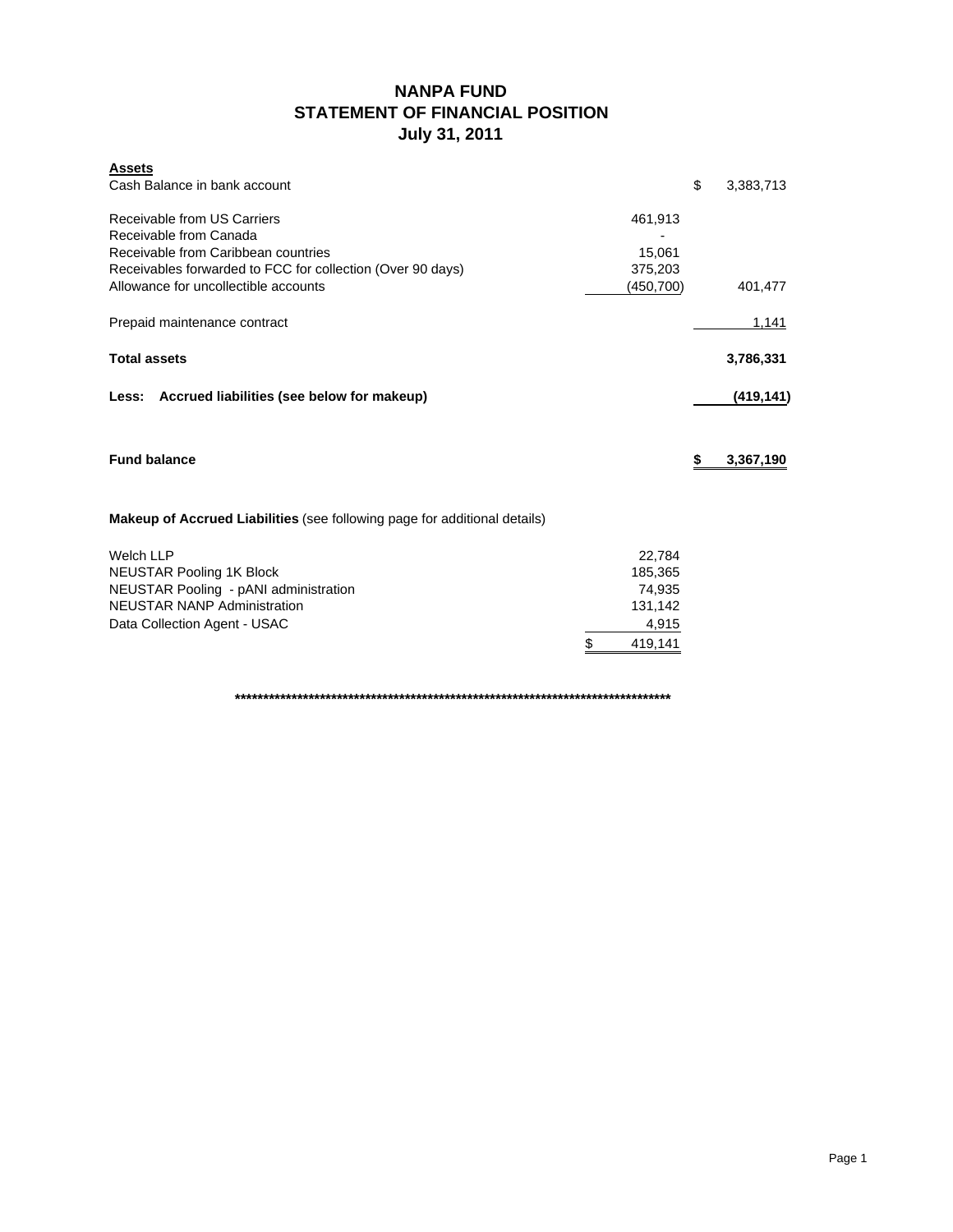#### **NANPA FUND FORECASTED STATEMENT OF CHANGES IN FUND BALANCEJULY 2011 TO JUNE 2012**

|                                                                     |            | Actual                   |                        | <b>Budgeted</b>        |                        |                        |                          |                          |                      |                          |                      |                          |                   |                   | Variance between  |                                                |
|---------------------------------------------------------------------|------------|--------------------------|------------------------|------------------------|------------------------|------------------------|--------------------------|--------------------------|----------------------|--------------------------|----------------------|--------------------------|-------------------|-------------------|-------------------|------------------------------------------------|
|                                                                     |            | $Jul-11$                 | Aug-11                 | Sep-11                 | Oct-11                 | <b>Nov-11</b>          | <b>Dec-11</b>            | $Jan-12$                 | Feb-12               | Mar-12                   | Apr-12               | $Mav-12$                 | $Jun-12$          | <b>Total</b>      | <b>Budget</b>     | forecasted results and<br>budget at June 30/12 |
| <u>Revenue</u>                                                      |            |                          |                        |                        |                        |                        |                          |                          |                      |                          |                      |                          |                   |                   |                   |                                                |
| <b>International Contributions</b><br>Canada<br>Caribbean countries | (1)<br>(1) | 13,117<br>16,241         | 6,558<br>$\sim$        | 6,558                  | 6,558                  | 6,558                  | 6,559                    | 6,559                    | 6,559                | 6,559                    | 6,559                | 6,559                    |                   | 78,703<br>16,241  | 78,703<br>16,241  |                                                |
| <b>Total International Contributions</b>                            |            | 29,358                   | 6,558                  | 6.558                  | 6,558                  | 6,558                  | 6,559                    | 6,559                    | 6,559                | 6,559                    | 6,559                | 6,559                    |                   | 94,944            | 94,944            |                                                |
| Domestic Contributions - US carriers                                | (1)        | 2,545,663                | 218,081                | 218,081                | 218,081                | 218,081                | 218,081                  | 218,081                  | 218,081              | 218,081                  | 218,081              | 218,081                  |                   | 4,726,473         | 4,620,882         | 105,591                                        |
| Late filing fees for Form 499A                                      | (2)        | 100                      |                        | $\sim$                 |                        |                        |                          |                          |                      |                          |                      |                          | 115,000           | 115,100           | 115,000           | 100                                            |
| Interest income                                                     | (3)        | 927                      | 1,000                  | 1,000                  | 1,000                  | 1,000                  | 1,000                    | 1,000                    | 1,000                | 1,000                    | 1,000                | 1,000                    | 1,000             | 11,927            | 12,000            | 73                                             |
| <b>Total revenue</b>                                                |            | 2,576,048                | 225,639                | 225,639                | 225,639                | 225,639                | 225,640                  | 225,640                  | 225,640              | 225,640                  | 225,640              | 225,640                  | 116,000           | 4,948,444         | 4,842,826         | 105,618                                        |
| <b>Expenses</b>                                                     |            |                          |                        |                        |                        |                        |                          |                          |                      |                          |                      |                          |                   |                   |                   |                                                |
| <b>NANPA Administration</b>                                         | (4), (7)   | 131,142                  | 201,000                | 131,000                | 131,000                | 131,000                | 131,000                  | 131,000                  | 131,000              | 131,000                  | 131,000              | 131,000                  | 131,000           | 1,642,142         | 1,642,000         | 142                                            |
| 1K Block Pooling Administration                                     | (4), (8)   | 185,365                  | 183,490                | 181,614                | 181,614                | 181,614                | 181,614                  | 181,614                  | 181,614              | 181,614                  | 181,614              | 181,614                  | 181,614           | 2,184,995         | 2,184,995         |                                                |
| pANI                                                                | (9)        | 74,935                   | 74,935                 | 74,935                 | 74,935                 | 74,935                 | 74,935                   | 74,935                   | 74,935               | 74,935                   | 74,935               | 74,935                   | 74,935            | 899,220           | 747,472           | 151,748                                        |
| <b>Billing and Collection</b>                                       |            |                          |                        |                        |                        |                        |                          |                          |                      |                          |                      |                          |                   |                   |                   |                                                |
| Welch LLP<br><b>Data Collection Agent</b>                           | (4)<br>(5) | 22,784<br>4,276          | 22,784<br>4,917        | 22,784<br>4,917        | 22,784<br>4,917        | 22,784<br>4,917        | 22,784<br>4,917          | 22,784<br>4,917          | 22,784<br>4,917      | 22,784<br>4,917          | 22,784<br>4,917      | 22,784<br>4,917          | 22,784<br>4,917   | 273,408<br>58,363 | 241,200<br>59,000 | 32,208<br>637)                                 |
| <b>Annual Operations Audit</b>                                      | (6)        | $\overline{\phantom{a}}$ | $\sim$                 | 38,000                 | $\sim$                 | $\sim$                 | $\overline{\phantom{a}}$ | $\sim$                   | $\sim$               | $\sim$                   | $\sim$               |                          |                   | 38,000            | 38,000            |                                                |
| <b>Bank Charges</b>                                                 | (10)       | 1,331                    | 1,800                  | 1,800                  | 1,800                  | 1,800                  | 1,800                    | 1,800                    | 1,800                | 1,800                    | 1,800                | 1,800                    | 1,800             | 21,131            | 21,600            | 469)                                           |
| Carrier Audits                                                      | (11)       |                          |                        |                        |                        |                        |                          | $\overline{\phantom{a}}$ | 300,000              | $\overline{\phantom{a}}$ |                      | $\overline{\phantom{a}}$ |                   | 300,000           | 300,000           |                                                |
| Bad debt expense                                                    | (12)       |                          |                        |                        |                        |                        |                          |                          |                      |                          |                      |                          |                   |                   |                   |                                                |
| <b>Total expenses</b>                                               |            | 419,840                  | 488,926                | 455,050                | 417,050                | 417,050                | 417,050                  | 417,050                  | 717,050              | 417,050                  | 417,050              | 417,050                  | 417,050           | 5,417,266         | 5,234,267         | 182,999                                        |
| Net revenue (expenses)                                              |            | 2,156,208                | 263,287) (             | 229,411) (             | 191,411)               | 191,411) (             | 191,410) (               | 191,410) (               | 491,410)             | 191,410) (               | 191,410) (           | 191,410) (               | $301,050$ )       | 468,822)          | $391,441$ ) (     | 77,381)                                        |
| Opening fund balance                                                |            | 1,210,982                | 3,367,190              | 3,103,903              | 2,874,492              | 2,683,081              | 2,491,670                | 2,300,260                | 2,108,850            | 1,617,440                | 1,426,030            | 1,234,620                | 1,043,210         | 1,210,982         | 1,141,441         | 69,541                                         |
| <b>Closing fund balance</b>                                         |            | 3,367,190                | 3,103,903              | 2,874,492              | 2,683,081              | 2,491,670              | 2,300,260                | 2,108,850                | 1,617,440            | 1,426,030                | 1,234,620            | 1,043,210                | 742,160           | 742,160           | 750,000           | 7,840                                          |
| Fund balance makeup:                                                |            |                          |                        |                        |                        |                        |                          |                          |                      |                          |                      |                          |                   |                   |                   |                                                |
| Contingency                                                         |            | 750,000                  | 750,000                | 750,000                | 750,000                | 750,000                | 750,000                  | 750,000                  | 750,000              | 750,000                  | 750,000              | 750,000                  | 750,000           | 750,000           | 750,000           |                                                |
| Surplus                                                             |            | 2,617,190<br>3,367,190   | 2,353,903<br>3,103,903 | 2,124,492<br>2,874,492 | 1,933,081<br>2,683,081 | 1,741,670<br>2,491,670 | 1,550,260<br>2,300,260   | 1,358,850<br>2,108,850   | 867,440<br>1,617,440 | 676,030<br>1,426,030     | 484,620<br>1,234,620 | 293,210<br>1,043,210     | 7,840)<br>742,160 | 7,840<br>742,160  | 750,000           |                                                |
|                                                                     |            |                          |                        |                        |                        |                        |                          |                          |                      |                          |                      |                          |                   |                   |                   |                                                |

#### **Assumptions: Reconciliation of forecast at June 30, 2012 to budget**

| (1) The US carrier contributions for the period from July 2011 to June 2012 and the International contributions are based upon actual billings.                                                                                                                                                                                                                                                                       | Budgeted fund balance at June 30/12 - contingency                                       | 750,000    |
|-----------------------------------------------------------------------------------------------------------------------------------------------------------------------------------------------------------------------------------------------------------------------------------------------------------------------------------------------------------------------------------------------------------------------|-----------------------------------------------------------------------------------------|------------|
| (2) These fees represent the \$100 late filing fee charged to those companies that do not file the Form 499A by the due date.                                                                                                                                                                                                                                                                                         | Increase in fund balance between budget period (February 2011) and June 2011            | 69,541     |
| (3) Interest income projections are estimates                                                                                                                                                                                                                                                                                                                                                                         | Additional billings over estimate from budget                                           | 105,591    |
| (4) The expense for 1K Block Pooling is based on the contract in force.<br>The cost of NANPA Administration is based on contract in force until January 8, 2012.                                                                                                                                                                                                                                                      | Late filing fees (reversal) for Form 499A                                               | 100        |
| The cost of B&C Agent is based on the interim contract with Welch LLP in force until January 31, 2012.                                                                                                                                                                                                                                                                                                                | Over estimate of interest earned to date compared to budget                             | (73)       |
| (5) The expense for the Data Collection Agent is based on estimate of costs by USAC for the 2010 calendar year.                                                                                                                                                                                                                                                                                                       | NANP Admin - difference between budget and actual contract due to variable travel costs | (142)      |
| (6) The cost for the annual operations audit performed by Ernst & Young is \$38,000.                                                                                                                                                                                                                                                                                                                                  | NANP Admin - change orders issued                                                       |            |
| (7) No commentary                                                                                                                                                                                                                                                                                                                                                                                                     | Additional billings from B & C Agent due to renewal of contract                         | (32, 208)  |
| (8) No commentary                                                                                                                                                                                                                                                                                                                                                                                                     | Data Collection fees - Adiustment to actual from budget                                 | 637        |
| (9) There was a change order approved for permanent pANI approve on June 17, 2011 for \$1,040,905.42. This will be billed on a prorated basis over the remaining term of the 1K Block Pooling contract.<br>The opening surplus has \$167,858 which was earmarked for pANI payments in March to June 2011 which was not paid during that period. This funds for this was carried over into the current funding period. | Bad debts not budgeted for                                                              |            |
| (10) Bank fees are an expense to the Fund.                                                                                                                                                                                                                                                                                                                                                                            | Pooling change orders                                                                   |            |
| (11) The budget allowed \$300,000 for carrier audits.                                                                                                                                                                                                                                                                                                                                                                 | Carrier audits that will not be performed                                               |            |
| (12) The allowance covers all accounts considered potentially uncollectible at July 31, 2011. This will be covered by the contingency allowance.                                                                                                                                                                                                                                                                      | Permanent pANi that was expected to be paid during March - June 2011. See note 9.       | (151, 748) |
|                                                                                                                                                                                                                                                                                                                                                                                                                       | Bank fees to be covered by Fund under new B&C Agent interim contract                    | 469        |
|                                                                                                                                                                                                                                                                                                                                                                                                                       | Forecasted fund balance at June 30/12                                                   | 742,160    |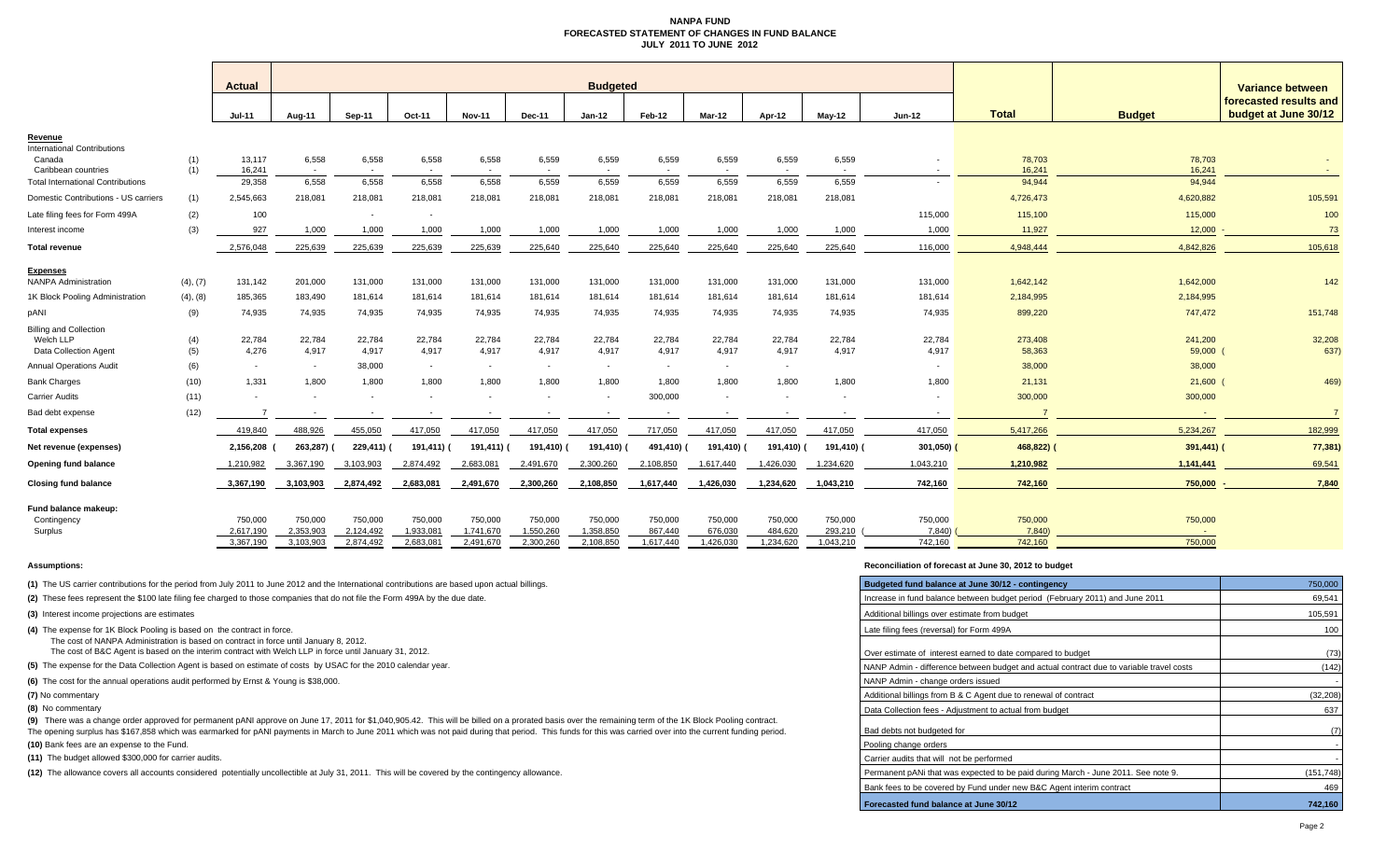#### **NANPA FUND CURRENT AND FORECASTED LIABILITIES**

|                                                |                                                                                                       |               |                |         | Current |         |         |         |         |         |         |         |
|------------------------------------------------|-------------------------------------------------------------------------------------------------------|---------------|----------------|---------|---------|---------|---------|---------|---------|---------|---------|---------|
|                                                |                                                                                                       |               |                |         | Jul-11  | Aug-11  | Sep-11  | Oct-11  | Nov-11  | Dec-11  | Jan-12  | Feb-12  |
| <b>NEUSTAR - NANPA Administration contract</b> |                                                                                                       |               |                |         | 131,142 | 201,000 | 131,000 | 131,000 | 131,000 | 131,000 | 131,000 | 131,000 |
|                                                | - Payment authorized by the FCC on July 7/11, received by Welch July                                  |               |                |         |         |         |         |         |         |         |         |         |
| 7/11                                           | June 2011                                                                                             | 129,487       |                |         |         |         |         |         |         |         |         |         |
|                                                |                                                                                                       |               |                |         |         |         |         |         |         |         |         |         |
|                                                | - Authorization by the FCC has not been received for payment                                          |               |                |         |         |         |         |         |         |         |         |         |
|                                                | <b>July 2011</b>                                                                                      |               | \$             | 131,142 |         |         |         |         |         |         |         |         |
|                                                |                                                                                                       |               | \$             | 131,142 |         |         |         |         |         |         |         |         |
| <b>NEUSTAR - Block Pooling contract</b>        | - Payment authorized by the FCC on July 7/11, received by Welch July                                  |               |                |         | 185,365 | 183,490 | 181,614 | 181,614 | 181,614 | 181,614 | 181,614 | 181,614 |
| 7/11                                           | June 2011                                                                                             | \$<br>185,365 |                |         |         |         |         |         |         |         |         |         |
|                                                |                                                                                                       |               |                |         |         |         |         |         |         |         |         |         |
|                                                | - Authorization by the FCC has not been received for payment                                          |               | \$             |         |         |         |         |         |         |         |         |         |
|                                                | <b>July 2011</b>                                                                                      |               |                | 185,365 |         |         |         |         |         |         |         |         |
|                                                |                                                                                                       |               | \$             | 185,365 |         |         |         |         |         |         |         |         |
| Welch LLP - Billing & Collection Agent         |                                                                                                       |               |                |         | 22,784  | 22,784  | 22,784  | 22,784  | 22,784  | 22,784  | 22,784  | 22,784  |
| 12/11                                          | - Payment authorized by the FCC on July 12/11, received by Welch July                                 |               |                |         |         |         |         |         |         |         |         |         |
|                                                | June 2011                                                                                             | 22,784        |                |         |         |         |         |         |         |         |         |         |
|                                                |                                                                                                       |               |                |         |         |         |         |         |         |         |         |         |
|                                                | - Authorization by the FCC has not been received for payment<br><b>July 2011</b>                      |               | \$             | 22,784  |         |         |         |         |         |         |         |         |
|                                                |                                                                                                       |               |                |         |         |         |         |         |         |         |         |         |
|                                                |                                                                                                       |               | $$\mathbb{S}$$ | 22,784  |         |         |         |         |         |         |         |         |
| <b>USAC - Data Collection Agent</b>            |                                                                                                       |               |                |         | 4,915   | 4,917   | 4,917   | 4,917   | 4,917   | 4,917   | 4,917   | 4,917   |
|                                                | - Payment authorized by the FCC on July 19/11, received by Welch July                                 |               |                |         |         |         |         |         |         |         |         |         |
| 19/11                                          | June 2011                                                                                             | 4,276         |                |         |         |         |         |         |         |         |         |         |
|                                                |                                                                                                       |               |                |         |         |         |         |         |         |         |         |         |
|                                                |                                                                                                       |               |                |         |         |         |         |         |         |         |         |         |
|                                                | - Authorization by the FCC has not been received for payment<br>July 2011 (estimate)                  |               |                | 4,915   |         |         |         |         |         |         |         |         |
|                                                |                                                                                                       |               |                |         |         |         |         |         |         |         |         |         |
|                                                |                                                                                                       |               | S              | 4,915   |         |         |         |         |         |         |         |         |
| <b>Carrier audits</b>                          |                                                                                                       |               |                |         |         |         |         |         |         |         |         |         |
|                                                |                                                                                                       |               |                |         |         |         |         |         |         |         |         |         |
|                                                | Ernst & Young LLP- Annual operations audit                                                            |               |                |         |         | ÷,      | 38,000  |         |         |         |         |         |
|                                                |                                                                                                       |               |                |         |         |         |         |         |         |         |         |         |
|                                                | NEUSTAR - pANI administration<br>- Payment authorized by the FCC on July //11, received by welch July |               |                |         | 74,935  | 74,935  | 74,935  | 74,935  | 74,935  | 74,935  | 74,935  | 74,935  |
| 7/11                                           |                                                                                                       |               |                |         |         |         |         |         |         |         |         |         |
|                                                | June 2011                                                                                             | 32,142        |                |         |         |         |         |         |         |         |         |         |
|                                                |                                                                                                       |               |                |         |         |         |         |         |         |         |         |         |
|                                                | - Authorization by the FCC has not been received for payment<br><b>July 2011</b>                      |               | \$             | 74,935  |         |         |         |         |         |         |         |         |
|                                                |                                                                                                       |               |                |         |         |         |         |         |         |         |         |         |
|                                                |                                                                                                       |               |                |         |         |         |         |         |         |         |         |         |
| <b>Bank Fees</b>                               |                                                                                                       |               |                |         |         | 1,800   | 1,800   | 1,800   | 1,800   | 1,800   | 1,800   | 1,800   |
|                                                |                                                                                                       |               |                |         |         |         |         |         |         |         |         |         |
|                                                |                                                                                                       |               |                |         |         |         |         |         |         |         |         |         |

**Total** 488,926 455,050 417,050 417,050 417,050 417,050 417,050 417,050 417,050 417,050 417,050 417,050 417,050